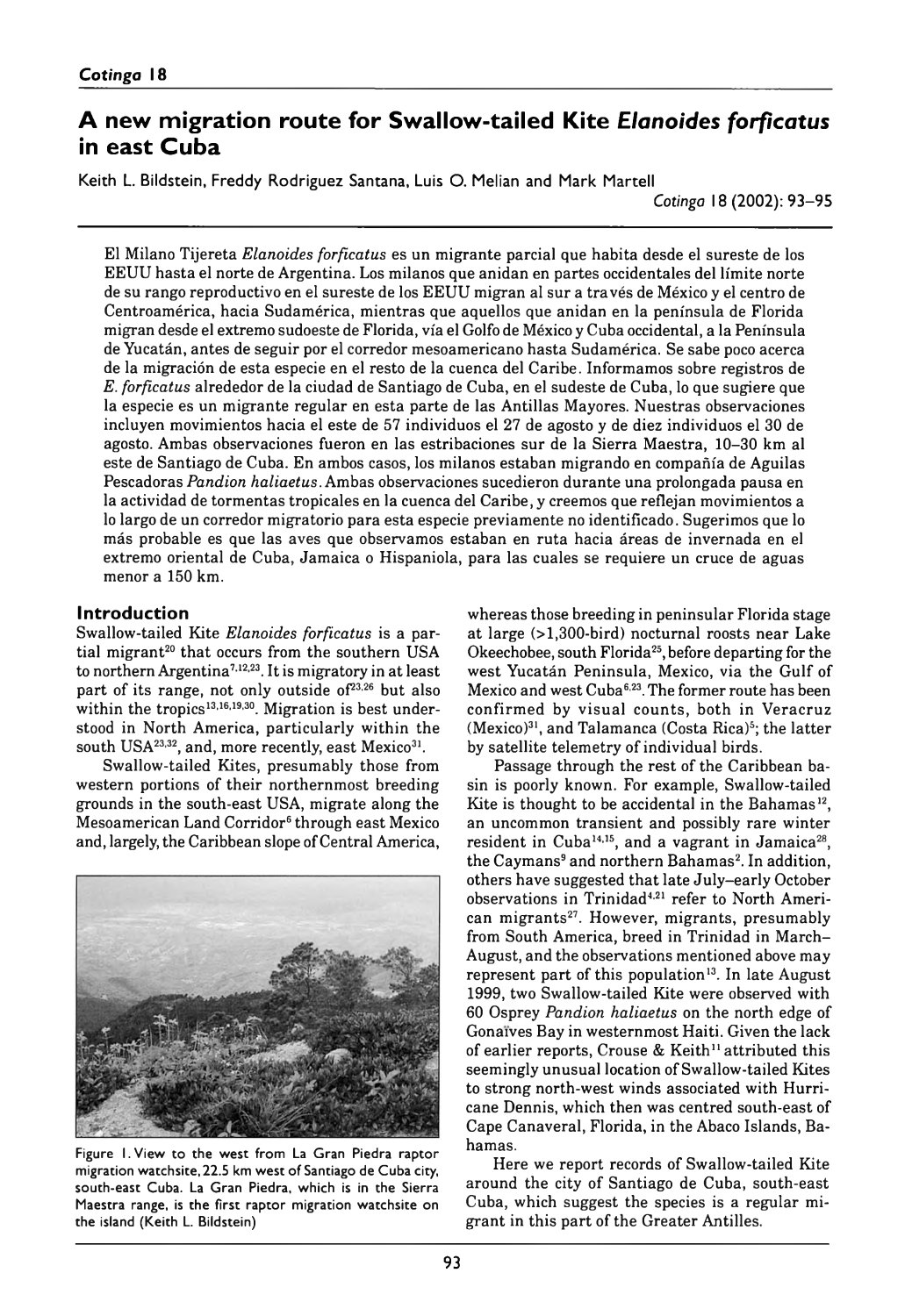## **Methods and materials**

Our observations were made while establishing the first raptor migration watchsite in Cuba, at La Gran Piedra in the Sierra Maestra of south-east Cuba, 22.5 km east of Santiago de Cuba city (Fig. 1). The watchsite is on a major migration corridor for Osprey travelling between breeding areas in eastern North America and wintering areas in South America29. We spent portions or all of nine days in and around the city of Santiago de Cuba, on 27 August–6 September 2001. All observations were made using binoculars.

## **Results**

Our first sighting was under 20% cloud-cover skies at 11h00, on 27 August, at Río Carpintero, 13 km east of Santiago de Cuba, on the road to La Gran Piedra. While scanning for migrating Ospreys, we located two Swallow-tailed Kites, circle-soaring together with an Osprey, *c.* 300 m overhead. The three soared to *c.* 400 m before gliding east toward a group of more-distant Swallow-tailed Kite, which then streamed east from a rising kettle of at least 55 individuals. The en tire observation lasted *c.* 90 seconds, during which time all of the birds flew out of sight to the east. Our second observation was on 29 August at Punta Gorda, on the east side of Santiago Bay, 4 km south-west of Santiago de Cuba. While scanning for migrants, we found a single eastbound Osprey at 09h10, and then a single Swallow-tailed Kite hunting insects at 09h15. The kite was in view for *c.* 30 seconds, before it disappeared while stooping, presumably on an insect. Our third sighting was on 30 August, atop the 1234-m La Gran Piedra migration watchsite. We began counting raptors at 10h55. By 11h49 we had recorded 149 migrating Osprey, most of which were soaring and gliding along the south-facing slopes of this coastal mountain range, which stretches 250 km east-west, when a group of ten Swallow-tailed Kite appeared *c.* 50 m above eye level, 300–500 m south of the watchsite. The eastbound kites glided within 10– 100 m of each other toward Guantánamo Bay at *c.* 50 kph, much like the more than 275 migrating Osprey we counted between 10h55 and 13h25. We saw no additional kites at the watchsite during counts of 3.0–4.5 hours on 1 and 3–5 September.

## **Discussion**

Swallow-tailed Kite is known to aggregate, particularly on migration<sup>10</sup>, when flocks of up to 500 have been reported<sup>27</sup>. Our observations of flocks of ten and more than 55 individuals travelling together in south-east Cuba, are consistent with such behaviour.

While Swallow-tailed Kite was once considered numerous in west Cuba<sup>3,18</sup> and Bond<sup>8</sup> suggested that North American breeders migrated to South America via Cuba and Jamaica, Meyer<sup>23</sup> noted no current basis for the statement that migrants occur regularly in the western Greater Antilles (i.e. Cuba and Jamaica)<sup>1</sup>. On the other hand, he noted that the apparent lack of recent sightings is inconclusive as migrant Swallow-tailed Kites, flying high in small numbers, could easily go undetected $23$ .

Reports throughout much of eastern North America suggest that the species tends to wander considerably on spring migration $27$ , and the same is perhaps true in autumn. Even so, our observations during a prolonged lull in tropical storm activity in the Caribbean basin, together with those of Crouse  $&$  Keith<sup>11</sup>, occurred near the peak of the species' migration through the Mesoamerican Land Corridor32. Given sporadic ornithological coverage in the region, it appears reasonable to suggest that considerable episodic, if not typical migratory movements of kites, occur through south-east Cuba.

The wintering areas of such migrants are uncertain. Considerable water-crossing ability is evident given both the species' occurrence as an accidental in Bermuda<sup>17</sup>, and its apparently regular southern Gulf of Mexico passage between peninsular Florida and east Yucatán, Mexico, via west Cuba<sup>32</sup>. Nevertheless, the species is characterised by Kerlinger<sup>20</sup> as one that flies only relatively short distances (i.e. <25 km) over water.

That individuals at pre-migration roosts in Florida were 24% heavier than breeding adults weighed in the south-east USA in April–May<sup>25</sup> supports suggestions that Swallow-tailed Kites accumulate considerable fat prior to migration<sup>23</sup>. Even so, the species' ability to travel south from Cuba and Hispaniola across 600 km of the Caribbean to South America, as Osprey regularly does<sup>22,29</sup>, is questionable, particularly as raptor migration watchsites in north Venezuela, the most likely arrival point (along with Colombia) for trans-Caribbean travellers<sup>23</sup>, do not list Swallowtailed Kite as even an irregular migrant<sup>32</sup>. Indeed, migration geography of the species' North American populations is poorly known in Venezuela<sup>24</sup>. These points suggest that the birds we saw were probably en route to wintering areas in easternmost Cuba, Jamaica or Hispaniola, all of which require water crossings of less than 150 km.

## **A c k n o w l e d g e m e n t s**

The Wildlife Conservation Society helped fund the establishment of the La Gran Piedra watchsite and BIOECO (Centro Oriental de Ecosistemas y Biodiversidad), particularly its director, Nicasio Vina Davila, and its Subdirector, Miguel Angel Abad, offered logistical support during our work. This is Hawk Mountain Sanctuary research contribution 94.

## **References**

1. American Ornithologists' Union (1983) *Checklist of North American birds.* Sixth edition.